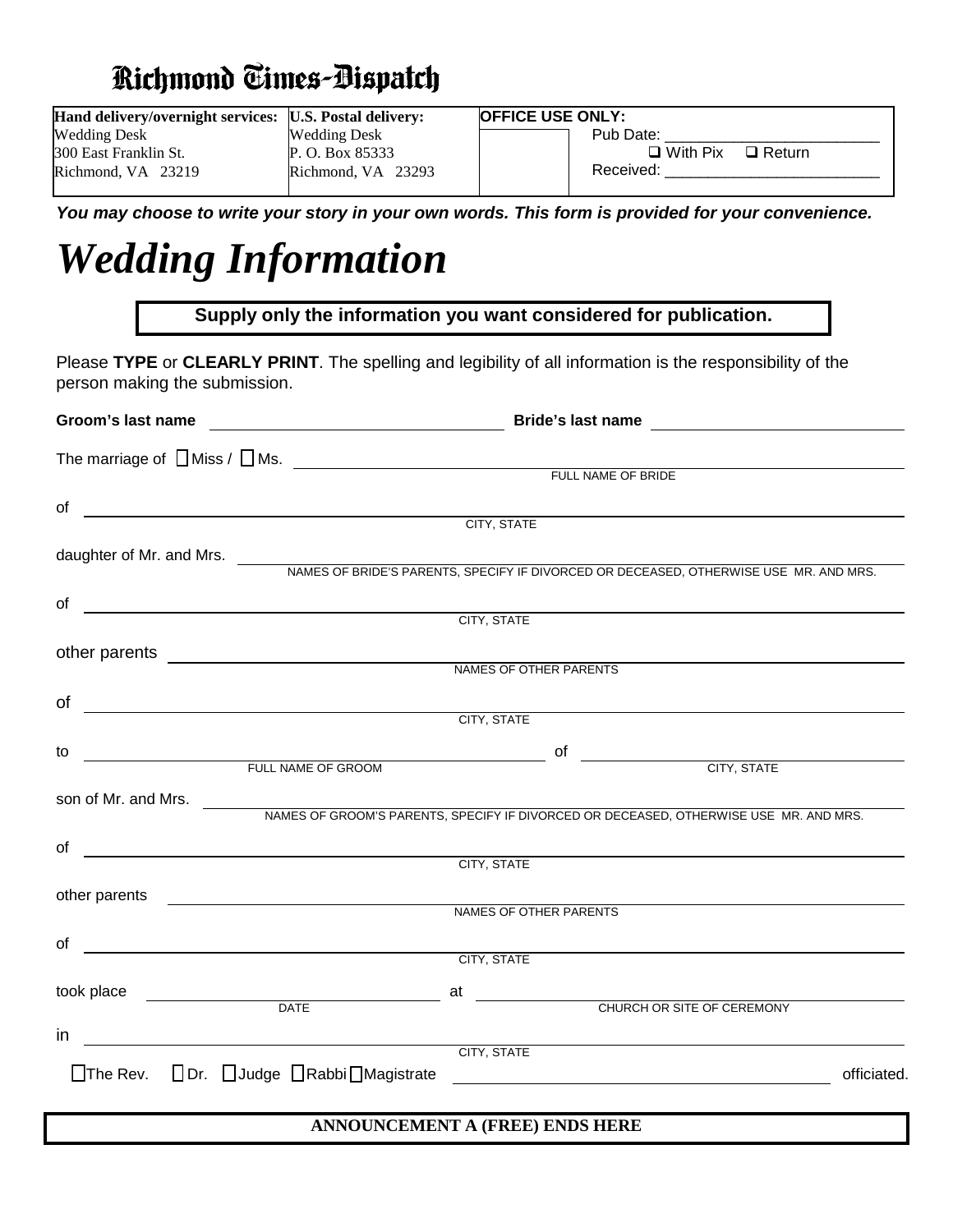## **FILL IN INFORMATION FOR PAID ANNOUNCEMENT:**

**Supply** *ONLY* **the information you wish published in the paper.**

*Use an asterisk (\*) to indicate information that may be deleted if announcement is too long.*

## **Carefully indicate deceased persons with the word "late."**

| of                                                                                                                                                                                                                                   |            |        |
|--------------------------------------------------------------------------------------------------------------------------------------------------------------------------------------------------------------------------------------|------------|--------|
|                                                                                                                                                                                                                                      | CITY/STATE |        |
|                                                                                                                                                                                                                                      |            |        |
| of<br>$\begin{aligned} \mathcal{L}_{\text{max}}(\mathcal{L}_{\text{max}},\mathcal{L}_{\text{max}}) = \mathcal{L}_{\text{max}}(\mathcal{L}_{\text{max}}) \end{aligned} \label{eq:log-1}$                                              | CITY/STATE |        |
|                                                                                                                                                                                                                                      |            |        |
| of <u>CITY/STATE</u>                                                                                                                                                                                                                 |            |        |
|                                                                                                                                                                                                                                      |            |        |
| Groom's paternal grandparents <b>contained a series and a series of the series of the series of the series of the series of the series of the series of the series of the series of the series of the series of the series of th</b> |            |        |
| of <u>CITY/STATE</u>                                                                                                                                                                                                                 |            |        |
| Type of Ceremony (candlelight, double-ring, lakeside, garden, etc.) [1989] [2012] [2013] [2013] [2013] [2014] [2014] [2014] [2014] [2014] [2014] [2014] [2014] [2014] [2014] [2014] [2014] [2014] [2014] [2014] [2014] [2014]        |            |        |
| Bride $\Box$ escorted by $\Box$ given in marriage by $\Box$                                                                                                                                                                          |            |        |
|                                                                                                                                                                                                                                      |            |        |
|                                                                                                                                                                                                                                      |            |        |
|                                                                                                                                                                                                                                      |            |        |
|                                                                                                                                                                                                                                      |            |        |
| Maid of honor $\Box$ Miss $\Box$ Ms.                                                                                                                                                                                                 |            |        |
|                                                                                                                                                                                                                                      |            |        |
| Special attire<br><u> Alexandria de la contrada de la contrada de la contrada de la contrada de la contrada de la contrada de la c</u>                                                                                               |            |        |
| Matron of honor $\Box$ Mrs. $\Box$ Ms.                                                                                                                                                                                               |            |        |
| Relationship to $\Box$ bride or $\Box$ groom $\Box$                                                                                                                                                                                  |            |        |
|                                                                                                                                                                                                                                      |            |        |
| Bridesmaids/Attendants (name, relationship to bride or groom, city/state)                                                                                                                                                            |            |        |
|                                                                                                                                                                                                                                      |            |        |
|                                                                                                                                                                                                                                      |            |        |
|                                                                                                                                                                                                                                      |            |        |
| Bridesmaids' attire/flowers<br><u> 1989 - Johann Johann Stoff, deutscher Stoffen und der Stoffen und der Stoffen und der Stoffen und der Stoffen</u>                                                                                 |            |        |
|                                                                                                                                                                                                                                      |            |        |
| Flower girl <u>Superintended</u> CITY/STATE                                                                                                                                                                                          |            |        |
|                                                                                                                                                                                                                                      |            |        |
| Relationship to <b>bride</b> or groom <b>contained</b>                                                                                                                                                                               |            | Attire |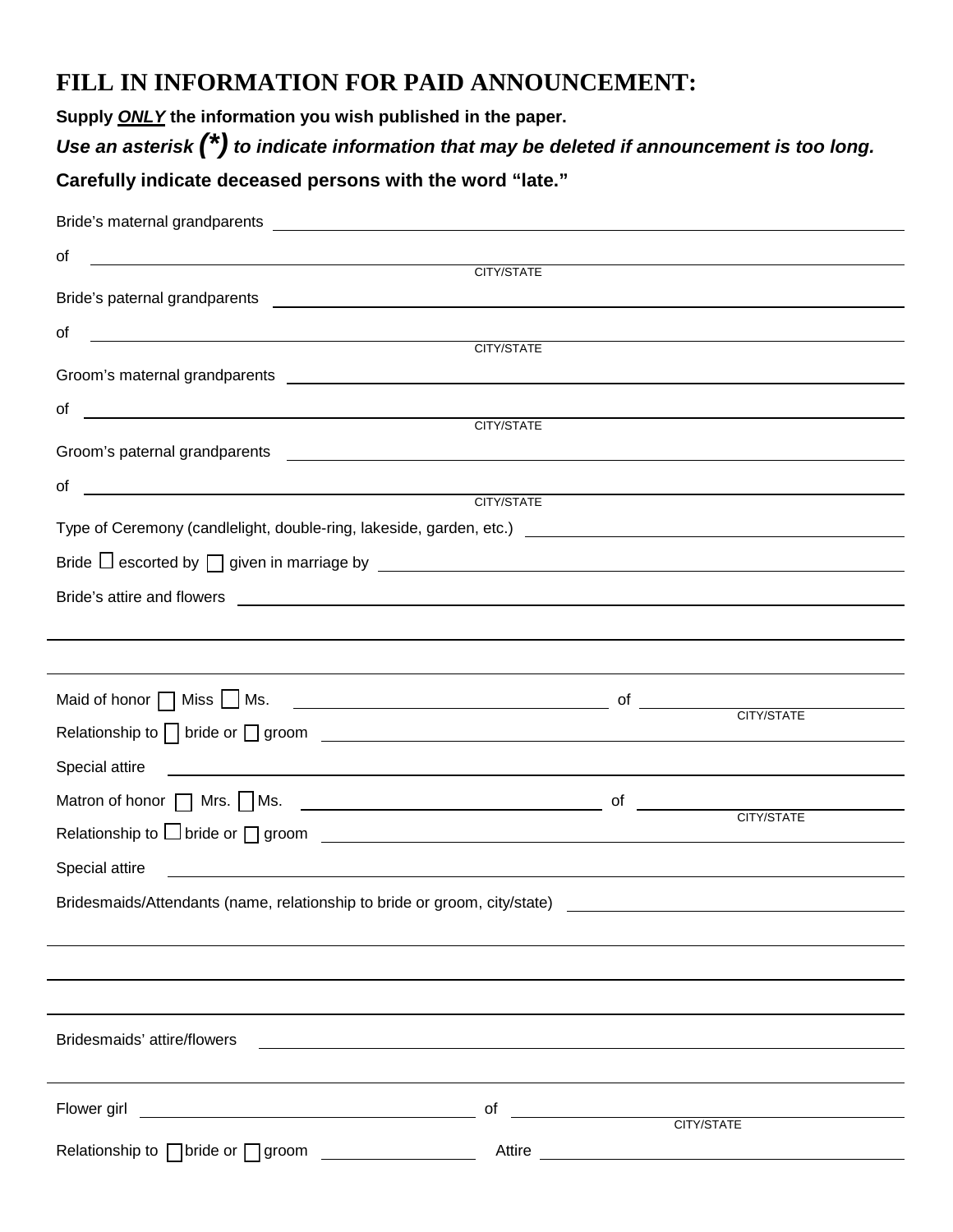### **Supply** *ONLY* **the information you wish published in the paper.**

|                                                                                                                                                                                                                                      |                                                                                                                       | CITY/STATE |
|--------------------------------------------------------------------------------------------------------------------------------------------------------------------------------------------------------------------------------------|-----------------------------------------------------------------------------------------------------------------------|------------|
| Groomsmen/Attendants (name, relationship to groom or bride, city/state)                                                                                                                                                              |                                                                                                                       |            |
|                                                                                                                                                                                                                                      |                                                                                                                       |            |
|                                                                                                                                                                                                                                      |                                                                                                                       |            |
| ,我们也不会有什么。""我们的人,我们也不会有什么?""我们的人,我们也不会有什么?""我们的人,我们也不会有什么?""我们的人,我们也不会有什么?""我们的人                                                                                                                                                     |                                                                                                                       |            |
| Groomsmen's attire/boutonnieres                                                                                                                                                                                                      | <u> 1989 - Johann Harry Harry Harry Harry Harry Harry Harry Harry Harry Harry Harry Harry Harry Harry Harry Harry</u> |            |
|                                                                                                                                                                                                                                      |                                                                                                                       |            |
| Ring Bearer <u>Constantine Communications</u> of Communications of Constantine CITY/STATE                                                                                                                                            |                                                                                                                       |            |
| Relationship to solide or suppose the series of the contract of the contract of the contract of the contract of the contract of the contract of the contract of the contract of the contract of the contract of the contract o       |                                                                                                                       |            |
| Bride's mother's attire                                                                                                                                                                                                              |                                                                                                                       |            |
|                                                                                                                                                                                                                                      |                                                                                                                       |            |
|                                                                                                                                                                                                                                      |                                                                                                                       |            |
| Other special helpers (guest book, readers, acolyte, lay assistant) [1982] [2012] [2013] [2013] [2013] [2014] [                                                                                                                      |                                                                                                                       |            |
|                                                                                                                                                                                                                                      |                                                                                                                       |            |
|                                                                                                                                                                                                                                      |                                                                                                                       |            |
| Music at the ceremony <u>example and the control of the set of the set of the set of the set of the set of the set of the set of the set of the set of the set of the set of the set of the set of the set of the set of the set</u> |                                                                                                                       |            |
|                                                                                                                                                                                                                                      |                                                                                                                       |            |
| Florist/Floral designer                                                                                                                                                                                                              |                                                                                                                       |            |
| Caterer/Cake<br><u> 1989 - Johann Stoff, deutscher Stoff, der Stoff, der Stoff, der Stoff, der Stoff, der Stoff, der Stoff, der S</u>                                                                                                |                                                                                                                       |            |
| Showers, parties, rehearsal dinner, etc. (when, what type, given by whom?)                                                                                                                                                           |                                                                                                                       |            |
|                                                                                                                                                                                                                                      |                                                                                                                       |            |
|                                                                                                                                                                                                                                      |                                                                                                                       |            |
|                                                                                                                                                                                                                                      |                                                                                                                       |            |
|                                                                                                                                                                                                                                      |                                                                                                                       |            |
|                                                                                                                                                                                                                                      |                                                                                                                       |            |